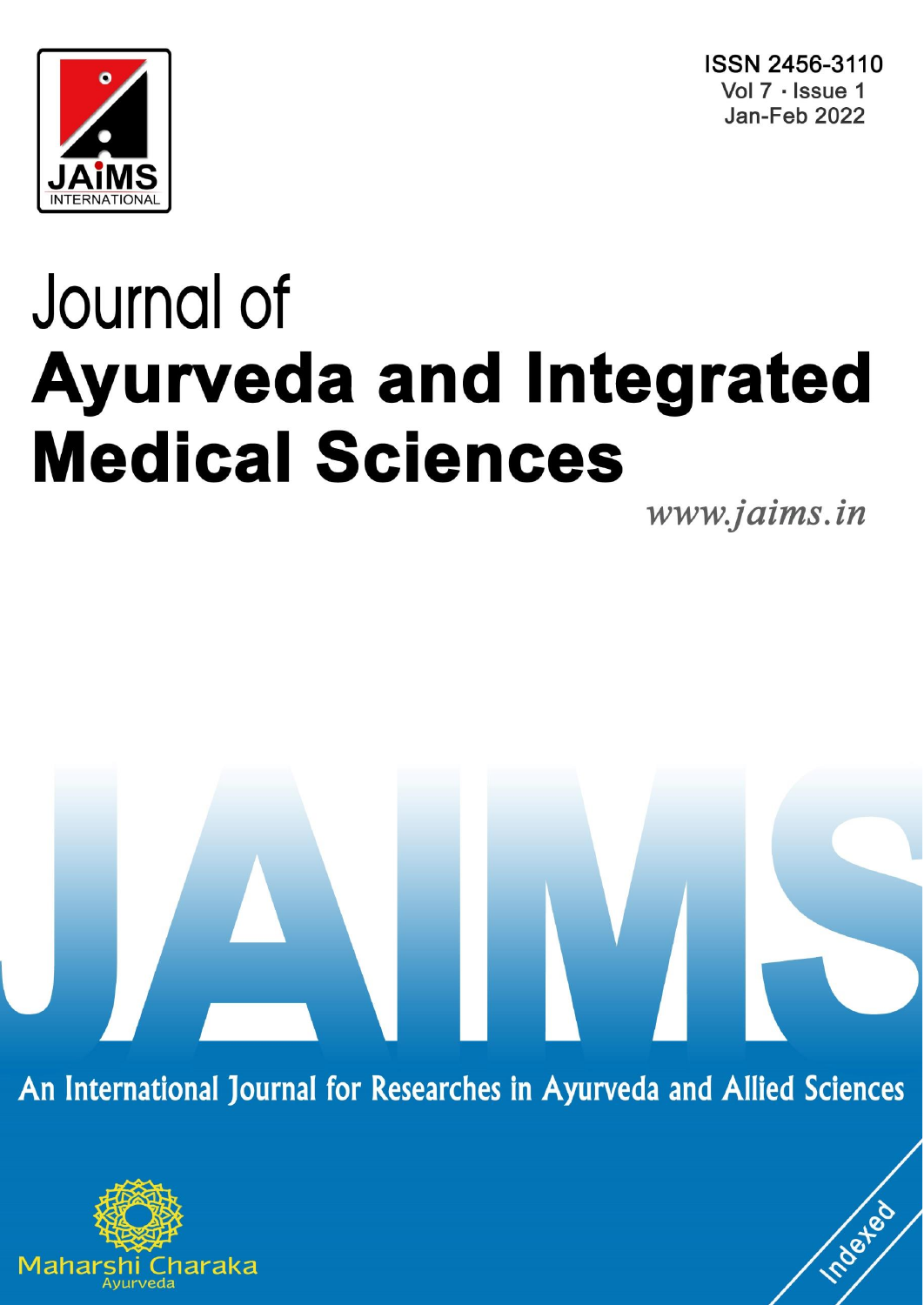

# **ORIGINAL ARTICLE** Jan-Feb 2022

# **Randomized open label comparative clinical study on the efficacy of combination of** *Chandana Churna* **and** *Shatapushpa Taila Nasya* **with Tranexamic Acid in** *Rakta Pradara* **(DUB)**

### **Shilpa BS<sup>1</sup> , Sridevi M<sup>2</sup>**

*<sup>1</sup>Post Graduate Scholar, Department of Prasuti Tantra & Stree Roga. Shri Jagadguru Gavisiddeshwara Ayurvedic Medical College, Koppal, Karnataka. India.* 

*<sup>2</sup>Professor & HOD, Department of Prasuti Tantra & Stree Roga. Shri Jagadguru Gavisiddeshwara Ayurvedic Medical College, Koppal, Karnataka. India.* 

# A B S T R A C T

Incidence of *Rakta Pradara* (DUB) is on rise due to life style changes. Rough estimate suggests that 10 to 13% of all gynaecological outpatients are for *Rakta Pradara*(DUB).**[1]** Dysfunctional uterine bleeding is a state of abnormal uterine bleeding without any clinically detectable organic, systemic and iatrogenic cause.**[2]** As per *Nidhana* of *Rakta Pradara* the aggravated *Vata* withholds *Rakta* vitiated due to various reasons mentioned in *Nidana* of *Rakta Pradara* increases its amount reaching *Rajovaha Srotas* which further increases the rajas, the *Srotas* involved is *Artavavaha Srotas*, here *Artava Vaha Srotas* taken as whole female genital organs along with functional axis i.e., H-P-O axis. Altered H-P-O axis and GNRH regulation causes *Rakta Pradara* (DUB). So, in this study to treat *Rakta Pradara* through nearest route *Nasya Karma* with *Shatapushpa Taila* is selected along with oral *Chandana Choorna* along with *Madhu* and *Sharkara*.

**Key words:** *Rakta Pradara, Shatapushpa Taila, Nasya, Chandana Choorna, Artavavaha Srotas.*

#### **INTRODUCTION**

Menstruation conception and mother hood are productive aspects of reproduction. The process of reproduction depends on a regular ovulatory menstrual cycle hence women's menstrual problems acquire a lot of significance

Acharya Sushruta has considered excessive prolonged or inter menstrual bleeding as *Rakta Pradara*. **[3]** Length

#### **Address for correspondence:**

#### **Dr. Shilpa BS**

Post Graduate Scholar, Department of Prasuti Tantra & Stree Roga. Shri Jagadguru Gavisiddeshwara Ayurvedic Medical College, Koppal, Karnataka. India.

**E-mail:** shilpateggi9959@gmail.com Submission Date: 06/01/2022 Accepted Date: 17/02/2022



of *Rutu Chakra* or menstrual cycle is usually 28 days to 30 days. Deviation of 2 or 3 days is quite common. The duration of bleeding is about 5 days and estimated blood loss is 20ml to 80ml. Any deviation in cyclicity and quantity is termed as *Rakta Pradara*. The normalcy of menstrual cycle depends on hypothalamo pituitary ovarian axis (HPO axis).

Now a day's females are facing gynecological disorders due to excessive consumptions of junk food sedentary life style, faulty dietary habits and also physical and mental stress because of work load which are considered as etiological factors for *Rakta Pradara*, so that HPO axis gets impaired.

As per *Acharya Charaka Rakta Pitta* treatment can be adopted in *Rakta Pradara***[4]** i.e., *Chandana Churna* with *Sharkara* and *Madhu* along with *Tandulodaka Anupana* orally is mentioned in the context of *Raktapitta Chikitsa*. *Acharya Kashyapa* explains use of *Shatapushpa Taila* in the form of *Nasya* in *Atyartava* in the chapter *Shatapuspa Shatavari Kalpa Adhyaya***[5]** which is clinically found effective.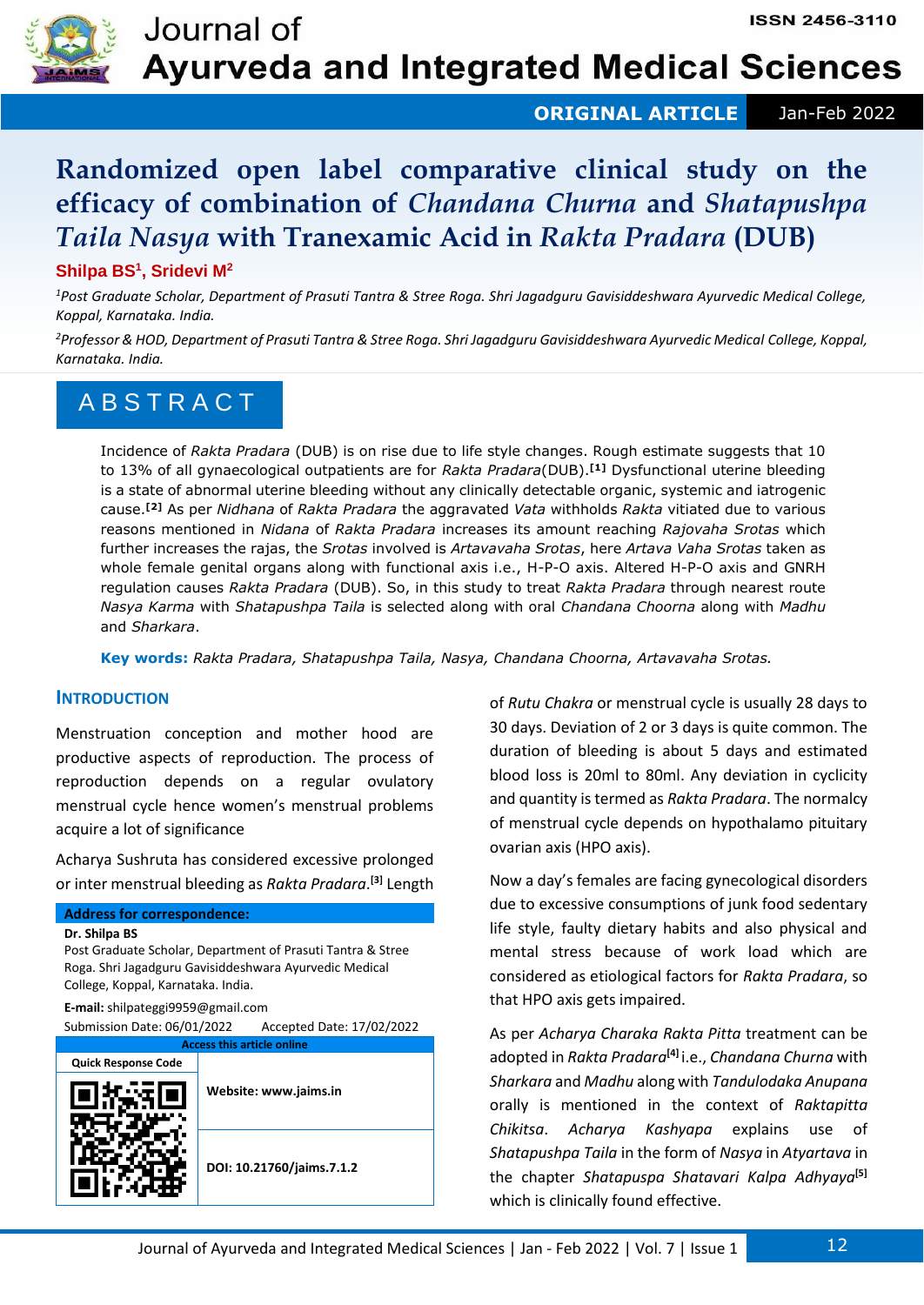# **ISSN: 2456-3110 ORIGINAL ARTICLE** Jan-Feb 2022

#### **OBJECTIVES**

To compare the effect of *Chandana Churna* and *Shatapushpa Taila Nasya* with Tranexamic acid in *Rakta Pradara* (DUB).

#### **METHODOLOGY**

#### **Study Design**

A randomized open label comparative clinical study.

**Duration of Study:** 90 days

#### **Assessment Criteria**

Data was collected before during and after completion of treatment and subjected for analysis

#### **Subjective Criteria**

- 1. Bleeding
- 2. Pain

#### **Objective criteria: Parameters of assessment**

- 1. Duration of bleeding
- $1 5$  days 0
- $6 9$  days 1
- $10 12$  days 2
- >12 days 3
- 2. Amount of bleeding
- $1 2$  pads per day 0
- $3 4$  pads per day 1
- $4 5$  pads per day 2
- >5 pads per day 3
- 3. Interval between two menstrual cycles
- 26 days -30 days 0 grade
- Less than 26 days 1 grade
- 21days 2 grade
- Less than 21 days 3 grade

#### **Inclusion criteria**

- Age 15 40 years
- **Excessive bleeding**
- Inter menstrual bleeding
- Prolonged bleeding

#### **Exclusion criteria**

- Fibroid uterus
- **Adenomyosis**
- Thyroid dysfunction
- Pelvic inflammatory disease
- **Endometriosis**
- Anaemia
- **Ectopic pregnancy**
- Abortion
- **Hypertension**
- Coronary heart disease
- Liver diseases
- Malignancy
- **Diabetes**

Duration of treatment - 90 days

#### **Diagnostic criteria**

- **Excessive bleeding**
- Intermenstrual bleeding
- Prolonged bleeding

#### **Laboratory Investigation**

- Complete blood count
- **Blood group**
- **Rh** factor
- Bleeding time clotting time
- **Liver function test**
- Random blood sugar
- **■** Ultra sonography of pelvis
- Thyroid profile (if necessary)
- Endometrial biopsy (if necessary)
- Pap smear (if necessary)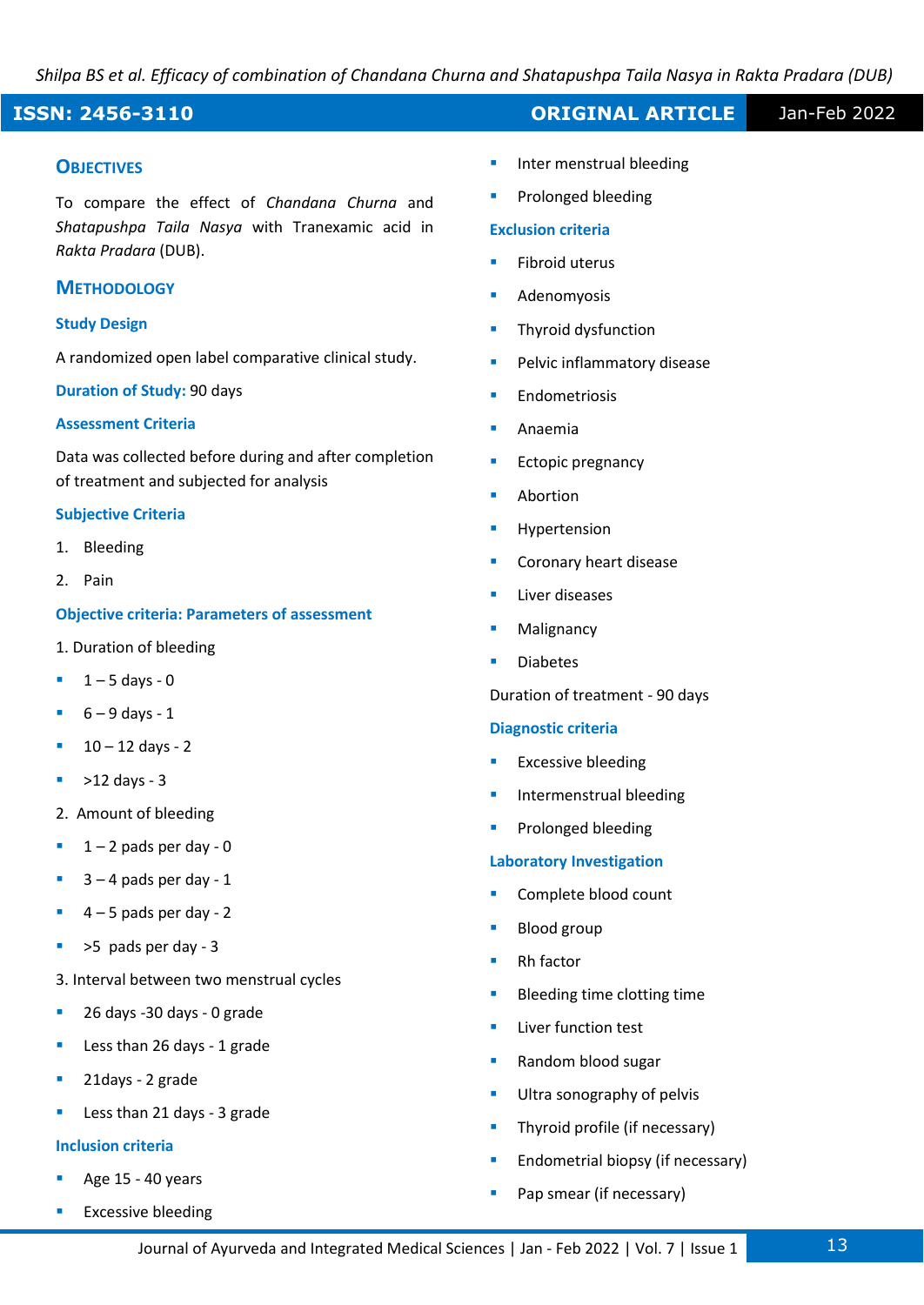### **ISSN: 2456-3110 ORIGINAL ARTICLE** Jan-Feb 2022

#### **Estimation**

Total 50 patients fulfilling the inclusion criteria were registered for the study.

- Total number of patients taken for study 50
- Number of patients taken in Group A 25
- Number of patients taken in Group B 25

#### **Sample Size**

50 Patients having clinical feature of *Raktapradara* were selected for the study, considering the inclusion and exclusion criteria. Detailed history of the patient, disease and its symptoms were filled according to the proforma prepared for the study incorporating all the relevant points from both Ayurvedic and modern views.

It was Randomized comparative clinical trial; the selected 50 patients were randomly allocated into two groups each having 25 members and named as Group A and Group B.

#### **Group 1**

25 women were given *Chandana Churna* in 5gm bd dose from 5th day of cycle with *Madhu* and *Sharkara* orally with *Tandulodaka Anupana* till the bleeding stops and then *Pratimarsha Nasya* with *Shatapushpa Taila* is started and given till the onset of next cycle, same treatment is continued for next two cycles.

#### **Route of Administration**

- a) Oral: *Chandana Churna* 5gm bd from 5<sup>th</sup> day till bleeding stops.
- b) Nasal: *Shatapushpa Taila* 2 drops in each nostril from the day of cessation of menses till the onset of next cycle.

#### **Dose**

#### *Chandana Churna* 5gm

*Shatapushpa Taila* 2 drops in each nostril Duration : 3 cycles

#### **Group 2**

25 patients with Tranexemic acid for 5 days.

#### **Route of Administration:** Oral

Dose : 1 tablet 500mg BD

Duration : 5 days

Both the groups were assessed before and after treatment.

#### **Selection Criteria**

The cases were selected strictly as per the pre-set inclusion and exclusion criteria.

#### **OBSERVATION**

Total of 50 patients were taken for the clinical study and were randomly allocated into group-A and group-B of 25 each.

#### **RESULTS**

#### **Overall Response after Treatment**

8 patients in group A and 3 patients in group B showed mild response

12 patients in group A and 12 patients in group B showed moderate response

3 patients in group A and 7 patients in group B showed marked response

Therefore, trail group is giving result as good as control group, parameter wise results also showing statistically insignificant difference on  $90<sup>th</sup>$  day to  $120<sup>th</sup>$  day but on the basis of Mann-Whitney U test ranks group B is better than group A

#### **Overall Response after Follow-Up**

After follow-up i.e., on  $120<sup>th</sup>$  day 10 patients in group A and 11 patients in group B showed mild response. 10 patients in group A and 12 patients in group B showed moderate response and none of them showed marked response therefore group A is giving results as good as group B.

#### **Overall Result after Follow-Up**

Parameter wise results also showing insignificant difference but on the basis of mean score of all parameters both the groups are equally effective.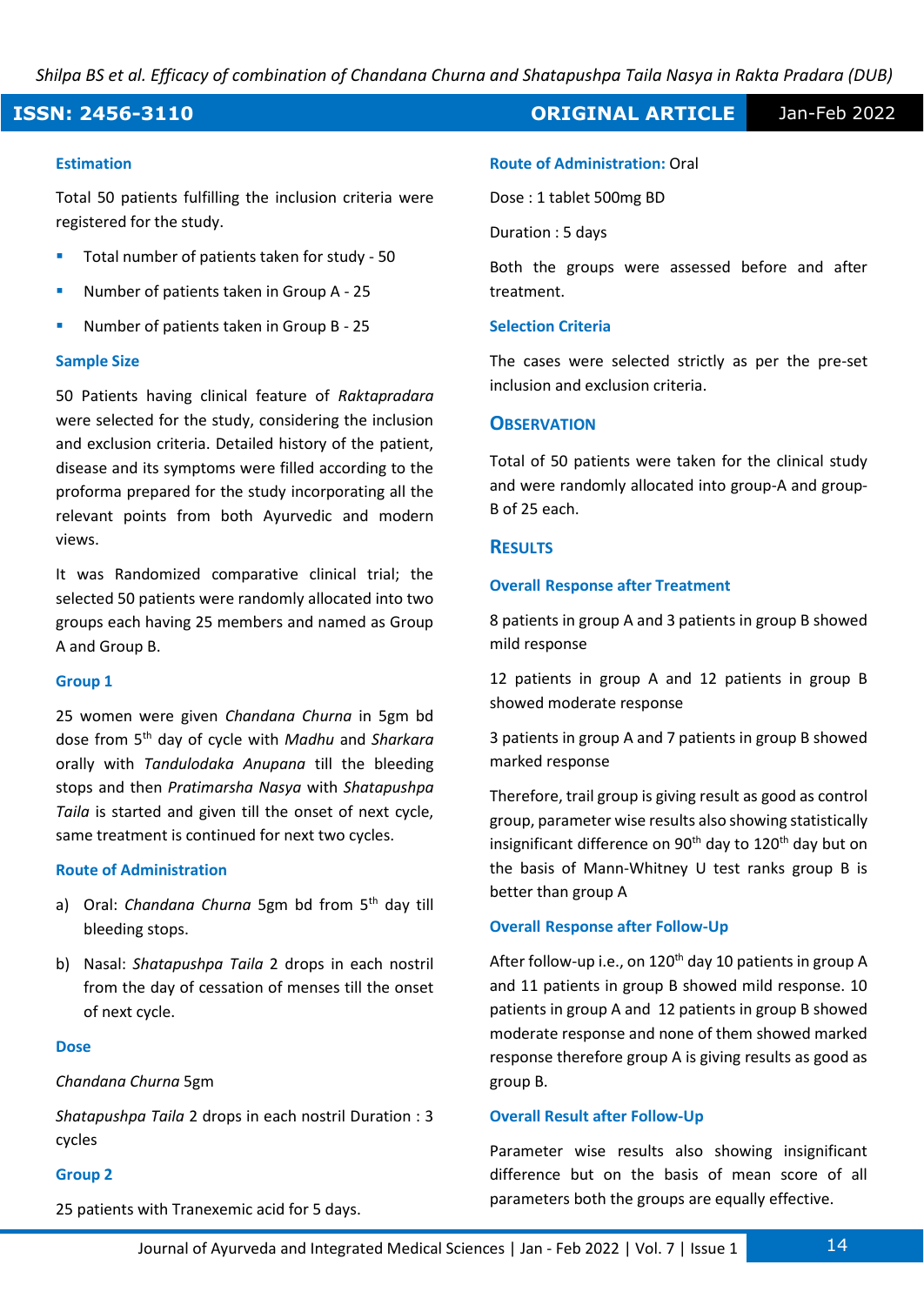## **ISSN: 2456-3110 ORIGINAL ARTICLE** Jan-Feb 2022

#### **DISCUSSION**

#### **Discussion on Procedure**

*Maharishi Kashyapa* has mentioned *Nasya Karma* as one among line of treatment in *Atyartava* or *Raktapradara* causing menstrual abnormalities. Menstrual abnormalities caused due to deranged HPOaxis.

*Na Hi Vatadrute Vayum Yoni Sampradusyati* which tells without role of *Vata* there is no *Stree Roga*. In *Raktapradara* 80% of the cycles are anovulatory, w.s.r to anovulatory factor mainly there is *Dusti* of *Vatadosa*. The treatment should be directed to the treatment of *Vata* and eradication of the cause. In modern science, it is given that the cell produces GNRH originate from the olfactory area and GNRH is a regulator of gonadotropin hormones.

So, considering this relation in mind, it has been tried to see the effect of *Nasya* in DUB or *Raktapradara*. So *Nasya* has role on specifically on *Pranavata* and *Udanavata*, there is no other form of medication better than oil for the treatment of *Vatadosha*. Oil is also said *Vatakapha Shamaka*. With the help of *Taila* as media for the action of *Nasya* on *Apana* via *Pranavata* and *Udanavata* having chain link. So, to treat imbalanced HPO - axis the nearest route is *Shiras* through *Nasamarga*. So, *Shatapushpa Taila Nasya* as *Shamana Nasya* is selected along with *Chandana Churna* orally as a *Shamana Oushadi*.

#### **Discussion on Drug**

*Chandana Churna: Acharya Charaka* explains the use of *Chandana Churna* with *Sharkara* along with *Tandulodaka Anupana* in the context of *Rakta Pitta Chikitsa*. This *Churna* has *Tiktamadhura Rasa*, *Ruksha Laghu Guna, Katu Vipaka* and *Sheeta Virya*. **[6]** Hence, it is *Pitta Shamaka* and act as haemostatic in the control of bleeding. *Laghu Guna* clears all minute channels, *Ruksha Guna* remove *Sroto*-*Rodha* and does the *Drava Soshana*. *Sheeta Virya* helps in *Rasa Dhatu Utpathi* and reduce *Agni Guna* in *Artava* by balancing *Pitta*. *Katu Vipaka* helps in *Vata Shamana* and *Kapha Shamana* hence *Jataragni Mandya* and *Rasa Dhatu Agni Mandya* can be corrected which helps in *Utpathi* of *Rasa Dhatu*

in healthy state and *Madhura Vipaka Sharkara* controls *Apana Vayu* thereby inducing normal bleeding.

*Shatapushpa Taila***:** *Acharya Kashyapa* has described the effect of *Shatapushpa* in various gynaecological disorders in separate chapter i.e., *Shatapushpa Shatavari Kalpa Adhyaya*. **[7]** He explains it is *Ritupravartini*, *Yonisukra Vishodini*, *Putra Prada*, *Viryakari* etc properties. So, it is used in *Artava Kshaya*, *Atyartava*, *Alpa Artava*, *Yoni Suskata*, *Vandya* and *Shandi*.

*Shatapushpa* consists of mono-terpine such as carvone, limonine and trans-anethole and some flavonoids such as kaemferol and veccin. Kaemferol, trans-anethole and limonine exhibit phyto-estrogenic activity. Phyto-estrogen can be useful in both hyper estrogenic and hypo estrogenic state in the body due to their adoptogenic activity. Thus depending on the target tissue, it may be estrogenic and anti-estrogenic. So, it is useful in any of the above condition including DUB too as highlighted by *Maharashi Kashyapa*.

*Shatapushpa* because of its hypo-lipidemic and hypocholesterolaemic action helps to maintain BMI and help in the regulation of HPO-axis, hence re-corrects menstrual cycle.

Another mechanism for action of phytoestrogen may be their ability to effect the endogenous production of estrogen. The pituitary gland releases gonadotropins that stimulate estrogens synthesis in the ovaries. This enhances the ovulation and effective in the management of anovulatory cycles in DUB.

Presence of tannin is contributory to overcome the bleeding which may be due to ovulatory cycles in DUB.

#### **Discussion on the basis of result**

#### **Within Group-A**

The effect of treatment after follow-up 1, 2 & 3 when compared with before treatment within group-A in all the parameters with reduction in mean score is statistically significant. This indicates that *Shatapushpa Taila Nasya* and *Chandana Churna* orally helps to eliminate the *Srotodusti* and thus controls the duration and amount of bleeding in DUB (*Rakta*-*Pradara*).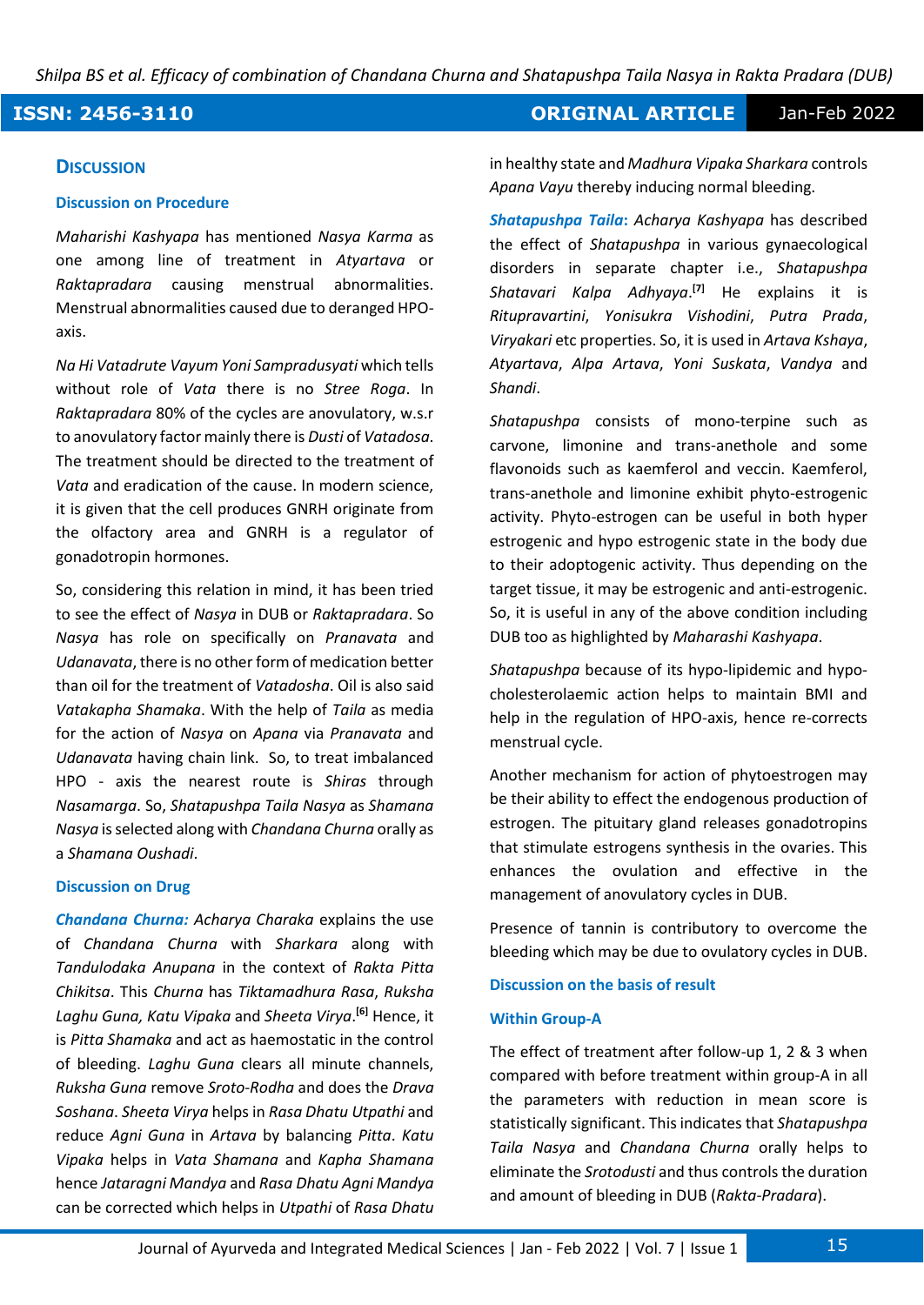## **ISSN: 2456-3110 ORIGINAL ARTICLE** Jan-Feb 2022

The overall effect of treatment after follow-up in all parameters in group-A was 40% (10) which are rated as moderate response in relieving the disease *Rakta*-*Pradara*.

#### **Within Group-B**

The effect of treatment after follow-up 1, 2 & 3 when compare to before treatment in group-B in all the parameters with reduction in mean score is statistically significant because of its anti-fibrinolytic activity

The overall effect after follow-up in all parameters in group-B was 48% (12) which are rated as moderate response in relieving DUB.

#### **Discussion on comparison between the groups after treatment**

Among 50 patients 12 patients (48%) shows moderate response in group-A and 12 patients (48%) shows moderate response in group-B. 12% (3) patients from group-A and 7 patients (28%) from group-B shows marked response. This shows that trail drug is equally effective and giving results very near to control drug.

## **Discussion on comparison between groups after follow-up**

Among 50 patients 10 patients (40%) from group-A and 12 patients (48%) from group-B shows moderate response and none of them showed marked response. This indicates that both the groups moderately respond to the treatment, hence both the drugs can be given and are equally effective.

#### **CONCLUSION**

Conclusions are the take outs from the whole work after detailed study of *Rakta Pradara* and its management. *Pradeerana* is the excessive expulsion of *Raja* or menstrual blood so called *Pradara* and *Deerana* is excessive expulsion of *Asrig* (blood), hence, it's called *Asrigdara.* 10 to 30% of the reproductive age group women suffer from dysfunctional uterine bleeding. Dysfunctional uterine bleeding is a state of abnormal uterine bleeding without any clinically detectable organic systemic and iatrogenic cause. Menstruation mainly depends upon the *Vata* i.e., *Apana Vata* and *Vyana Vata.* Hypo-thalamo-pituitary-ovarian function

has important role in the physiology of menstruation. The endometrium also undergoes a series of cyclical changes with the influence of hormones. Excessive amount of bleeding or prolonged bleeding per vagina with or without associated features, any one of the above are also important symptoms of *Rakta Pradara.* Intake of excessive *Lavana*, *Amla*, *Guru*, *Ushna*, *Vidahi*, *Vishtambi* and *Virudha Ahara* meat of fatty domestic and aquatic animals, *Kshara Krushara*, *Payasa* (rice cooked with milk and sweetened) curd, vinegar, *Mastu* (curd water), wine, exhausting activity and emotional upset etc. are the contributing factors for the incidence of *Rakta Pradara* to occur. The main line treatment of *Rakta Pradara* is *Rakta Stambana Pitta Kapha Shamana* and correction of *Vata Dusti*. *Vata Dosha* is responsible for the entire hormonal imbalance or hypothalamo-pituitary-ovarian axis derangements in the body. *Chandana Churna* with *Sharkara* and *Madhu* along with *Tandulodaka Anupana* acts as a haemostatic factor in the control of bleeding which is also a *Pitta Shyamaka Dravya.* The nearest route to correct the hypo-thalamo-pituitary ovarian axis derangement is tried in this dissertation work. So, *Shatapushpa Thaila Nasya* is chosen to treat hypothalamopituitary ovarian axis derangement through nasal route, along with oral *Chandana Churna* with *Sharkara Madhu* and *Tandulodaka Anupana.* By *Nasya Vata Dosha* is regulated and hormonal pathway is corrected. Thus, it is concluded that *Shatapushpa* as media in the oil for *Nasya* and *Chandana Churna* as an oral medicine shows better results in controlling the amount and duration of bleeding and normalizing ovarian dysfunction. No untoward effect is seen with *Nasya* and oral *Churna* in any of the patient. The effect of therapy on chief complaints *Shatapushpa Taila Nasya* and oral *Chandana Churna* moderate results in both i.e., amount of blood loss and duration of blood loss. Among 50 patients 10 showed mild response (40 %) while 10 (40%) patient showed moderate response and none of them showed marked response in trail group and 11 patient (44%) showed mild response, 12 patient (48%) showed and none of them showed marked response in control group. 5 patient (20%) from trail group and 2 patient (8%) from control group were unchanged. Hence, the results of trail group are